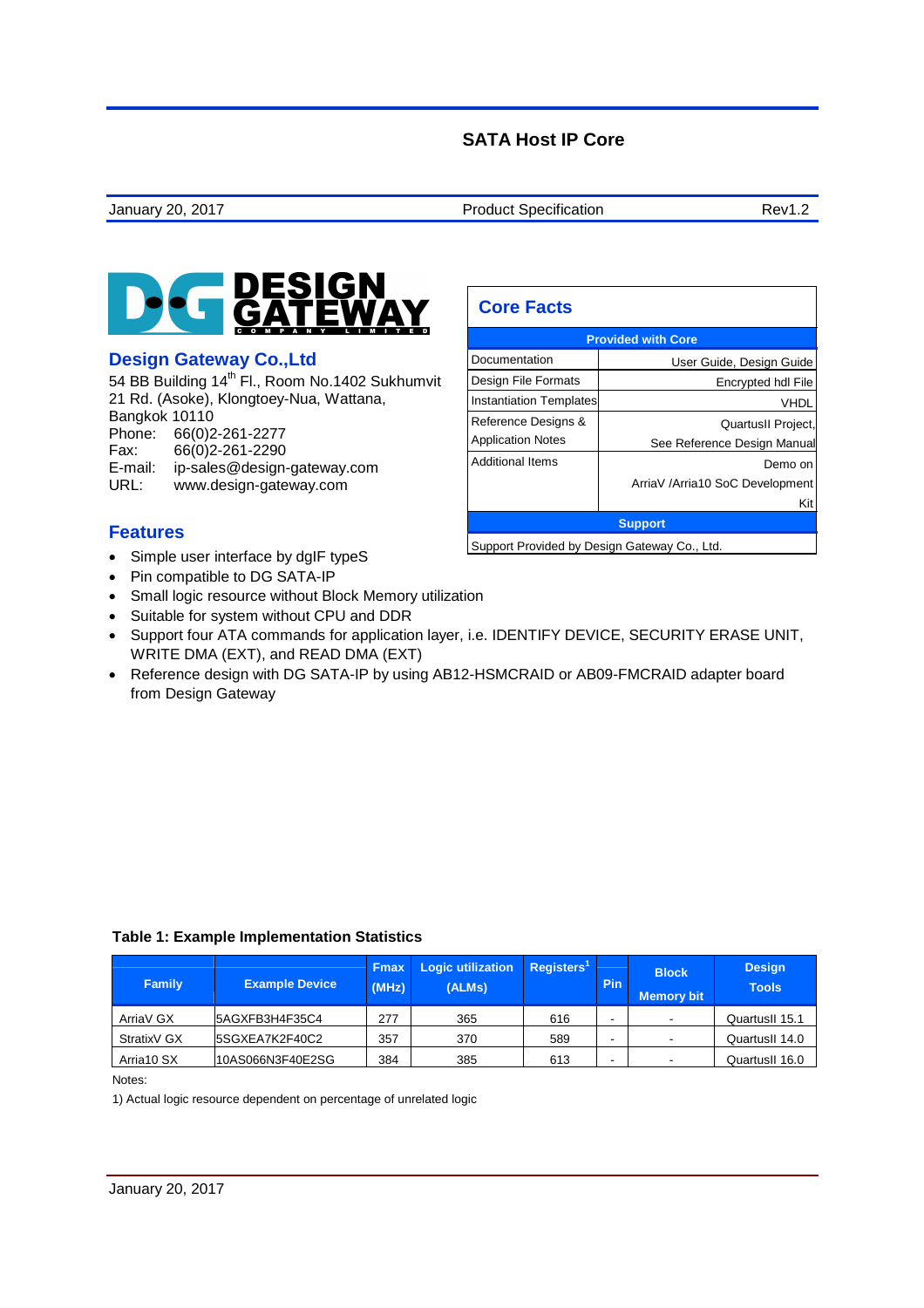#### SATA Host IP Core



**Figure 1: SATA Host IP Block Diagram** 

# **Applications**

SATA Host IP Core operating with DG SATA-IP and SATA PHY is ideal to access SATA device without using both CPU and external memory. The resource utilization of the IP is less, but it can achieve very high performance. Using multiple IP for RAID0 can increase total performance of storage system. So, it is recommended to use the IP in very high-speed data recording system or big-data storage.

# **General Description**

SATA Host IP Core implements the application layer and remaining part of transport layer which is not implemented in DG SATA-IP. So, user can simply write/read data to SATA device by designing the logic to interface SATA Host IP through dgIF typeS interface. dgIF typeS interface is DG interface standard for all storage IPs and it consists of command value, start address, and transfer length for command interface and general FIFO signal for data interface. Four ATA commands are supported, i.e. IDENTIFY DEVICE to check SATA device capacity, SECURITY ERASE UNIT to erase data in SATA device, WRITE DMA (EXT) to record data to SATA device, and READ DMA (EXT) to read data back from SATA device. Clock domain for SATA Host IP must be same as user clock at DG SATA-IP because there is no asynchronous circuit inside the IP. Error signal will be asserted if the FIS packet sequence from SATA device is not correct.

The reference design to test write/read data with SATA-III device on Altera development board are available to download for evaluation before purchasing.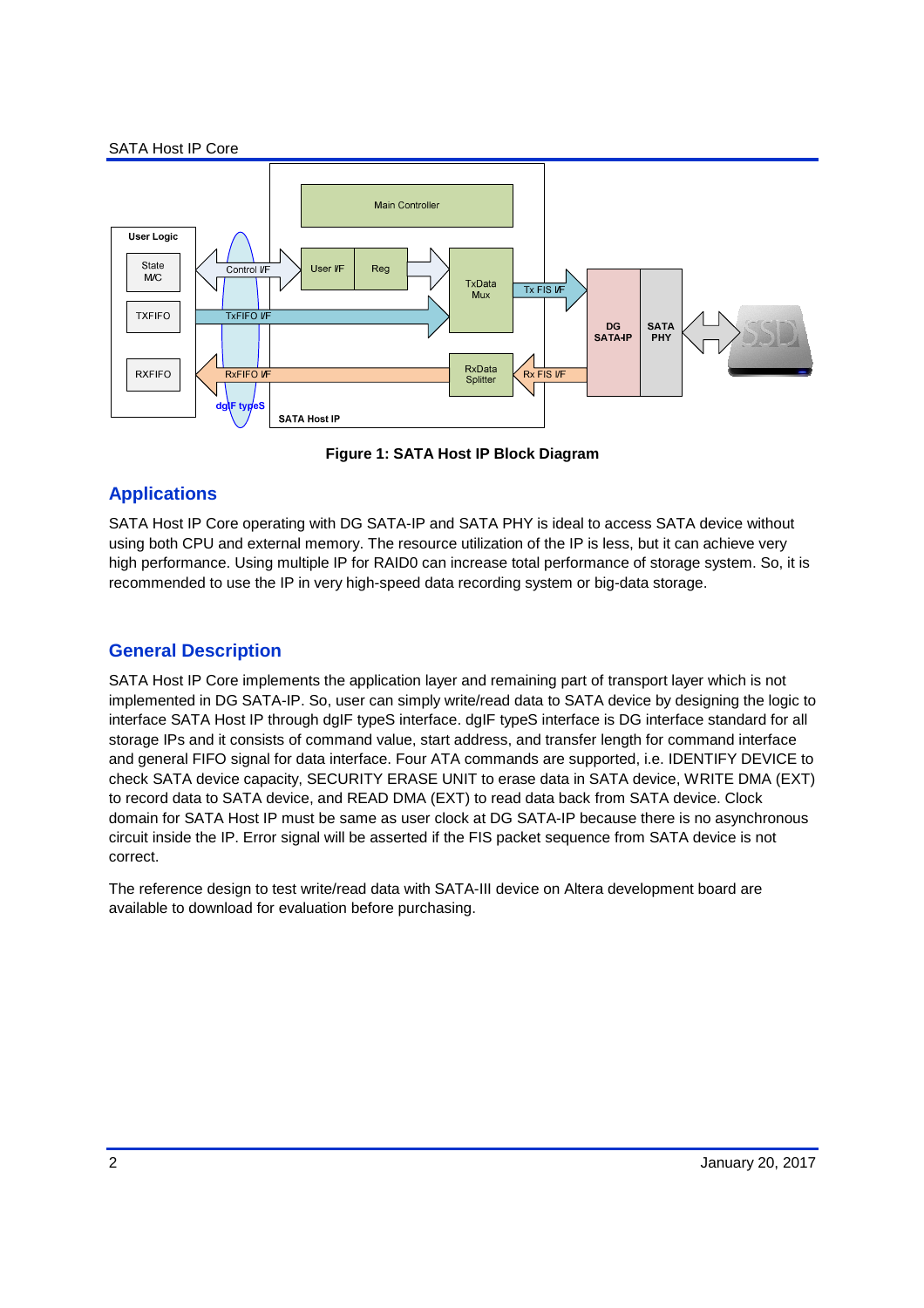## **Functional Description**

SATA Host IP Core is designed to create/decode SATA FIS interface with DG SATA-IP. The IP consists of two logic blocks, i.e. Data FIS control to process Data FIS type and Control/Status FIS control to process other FIS types. Data FIS is the interface between User FIFO and SATA-IP while Control/Status FIS is the interface between User control I/F and SATA-IP.

#### **Control/Status**

After system power-on, Host IP will wait FIS returned from SATA device to confirm that all initialization process are completed. After that, user can send new command request to IP. Command FIS will be created by using parameter from user input and forwards to SATA-IP. If total transfer size for write/read is more than maximum size in one command (32 MB), the IP will create multiple commands to SATA-IP until total size equal to set value from user. Two submodules are included in this blocks as follows..

#### • **Main Controller**

Control FIS packet sequence for each command and select source of data path for SATA-IP that should be control FIS type or data FIS type for each sequence.

#### • **User I/F and Reg**

Command, Address, and transfer size from user request are latched into the register, and then convert the information to build Command FIS of Identify Device, Erase, Write, or Read for SATA device. Also, status returned from SATA device is decoded to confirm that the operation of the command is completely.

#### **Data**

To create data FIS for write command, data from TxFIFO is fed and combined to the header value to form FIS packet. If transfer data size is more than one FIS packet size, data stream from TxFIFO will be splitted into multiple packets before forwarding to SATA-IP. For read command, header in Data FIS packet will be checked and removed. Only raw data will be stored to RxFIFO. Data output from Identify device command will not be stored to UserFIFO, but will be forwarded to Iden port instead.

#### • **TxData Mux**

Data Multiplexer to select Command FIS from User I/F and Reg, or Data FIS from TXFIFO for write command

#### • **RxData Splitter**

Received FIS returned from SATA-IP will be decoded to check the type. Data FIS with removing the header will be stored to RxFIFO I/F, while other FISes will be monitored by Main Controller to confirm that operation is in correct sequence and no error detected.

## **User Logic**

Simple logic to send command, address, and size can be designed. FIFO size is flexible depending on the resource and performance requirement of user system.

## **DG SATA-IP**

Details of DG SATA-IP are described in the datasheet and can be downloaded from our website. http://www.dgway.com/products/IP/SATA-IP/Altera/dg\_sata\_ip\_datasheet\_altera5\_en.pdf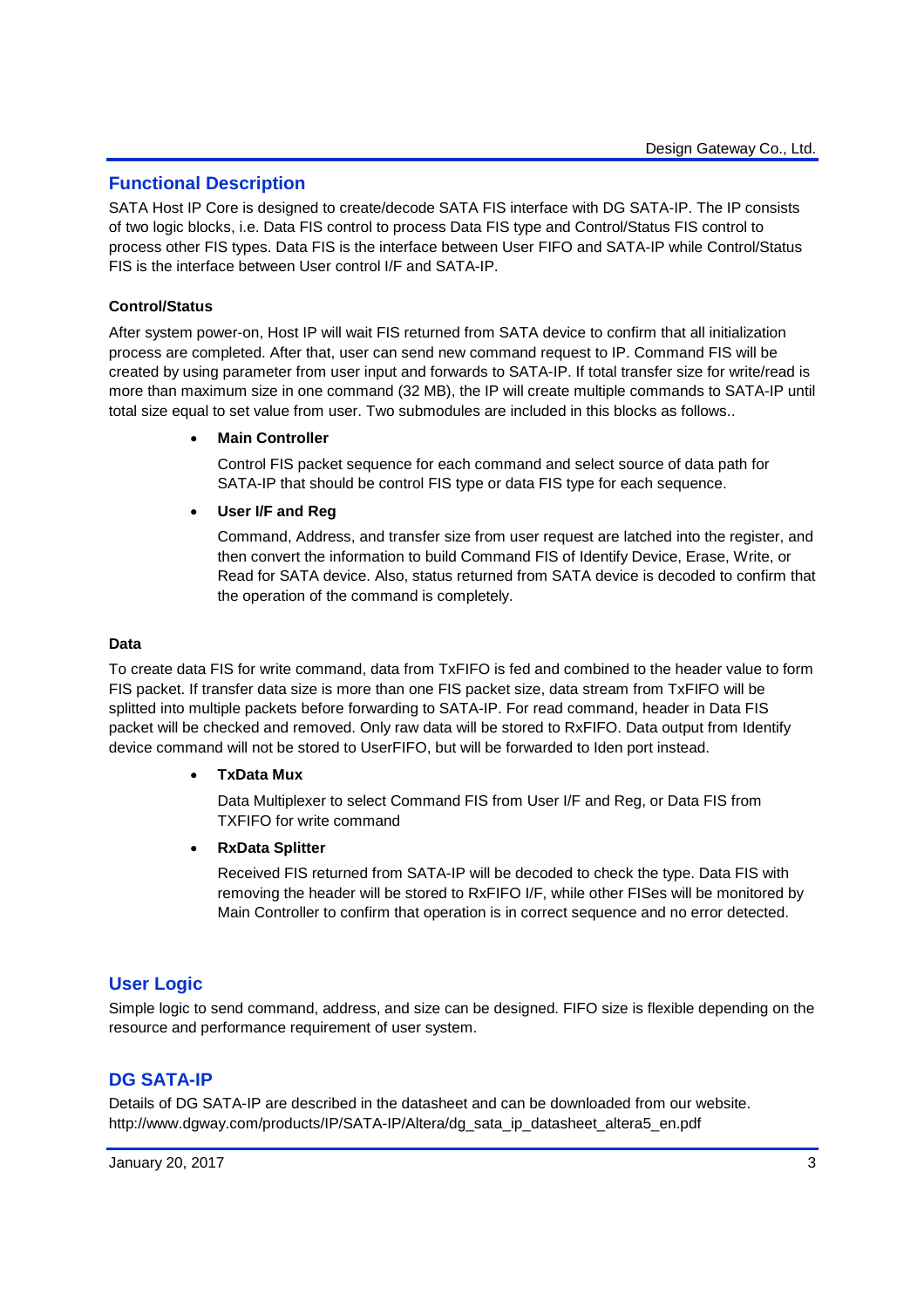# **Core I/O Signals**

Descriptions of all signal I/O are provided in Table 2.

# **Table 2: Core I/O Signals**

| Signal               | Dir | <b>Description</b>                                                                                               |
|----------------------|-----|------------------------------------------------------------------------------------------------------------------|
|                      |     | <b>User Interface</b>                                                                                            |
| RstB                 | In. | Reset signal. Active low. Release this signal when Clk signal input is stable.                                   |
| Clk                  | In. | User clock. Must use the same clock with trn_clk of SATA-IP.                                                     |
|                      |     | (At least 150 MHz for SATA3 operation or at least 75 MHz for SATA2 operation)                                    |
|                      |     | dglF typeS                                                                                                       |
| UserCmd[1:0]         | In. | User Command. "00": Identify device command, "01": Security erase unit command,                                  |
|                      |     | "10": Write SATA device, "11": Read SATA device.                                                                 |
|                      |     | Note:                                                                                                            |
|                      |     | 1) Security erase unit operation time depends on SATA device characteristic. It may take long                    |
|                      |     | time to complete the operation. So, timeout counter in IP will be disabled for Security erase unit               |
|                      |     | command.                                                                                                         |
|                      |     | 2) Security erase unit is not mandatory command, so user should check SATA device                                |
|                      |     | specification firstly that the device can support this command before using it.                                  |
| UserAddr[47:0]       | In. | Start address of SATA device to write/read in sector unit (512 byte).                                            |
| UserLen[47:0]        | In. | Total transfer size in the request in sector unit (512 byte). Valid from 1 to (LBASize-UserAddr).                |
| UserReq              | In. | Request the new command. Can be asserted only when the IP is Idle (UserBusy='0'). Asserted                       |
|                      |     | with valid value on UserCmd/UserAddr/UserLen signals.                                                            |
| <b>UserBusy</b>      | Out | IP Busy status. New request is not allowed if this signal is asserted to '1'.                                    |
| LBASize[47:0]        | Out | Total capacity of SATA device in sector unit (512 byte). Default value is 0.                                     |
|                      |     | This value will be updated after user sends Identify device command.                                             |
| UserError            | Out | Error flag. Assert when UserErrorType is not equal to 0. The flag can be reset only by asserting<br>RstB signal. |
| UserErrorType[31:0]  | Out | Error status. Details of the error flag.                                                                         |
|                      |     | [0] - Error from SATA-IP such as CRC error, wrong primitives sequence.                                           |
|                      |     | [1] - Error from Data FIS header                                                                                 |
|                      |     | [2] - Error from returned Status FIS                                                                             |
|                      |     | [3] - Error from DMA active FIS. Write operation cannot complete.                                                |
|                      |     | [4] - Error from PIO Setup FIS. Failure during SATA device identification process.                               |
|                      |     | [5] - Timeout error. No FIS returned from SATA device in time.                                                   |
|                      |     | $[31:6]$ - Reserved                                                                                              |
| UserFifoWrCnt[15:0]  | In. | Write data counter of received FIFO. Used to check full status.                                                  |
|                      |     | If total FIFO size is less than 16-bit, please fill '1' to upper bit.                                            |
|                      |     | UserFifoWrEn will be asserted when UserFifoWrCnt[15:3] is not equal to all 1.                                    |
| <b>UserFifoWrEn</b>  | Out | Write data valid of received FIFO.                                                                               |
| UserFifoWrData[31:0] | Out | Write data bus of received FIFO. Synchronous to UserFifoWrEn.                                                    |
| UserFifoRdCnt[15:0]  | In  | Read data counter of transmit FIFO. Used to check data available size in FIFO.                                   |
|                      |     | If total FIFO size is less than 16-bit, please fill '0' to upper bit.                                            |
|                      |     | This signal is unused for this IP.                                                                               |
| <b>UserFifoEmpty</b> | In  | FIFO empty flag of transmit FIFO to check data available status.                                                 |
| UserFifoRdEn         | Out | Read valid of transmit FIFO.                                                                                     |
| UserFifoRdData[31:0] | In  | Read data returned from transmit FIFO. Valid after UserFifoRdEn asserted about one clock                         |
|                      |     | period.                                                                                                          |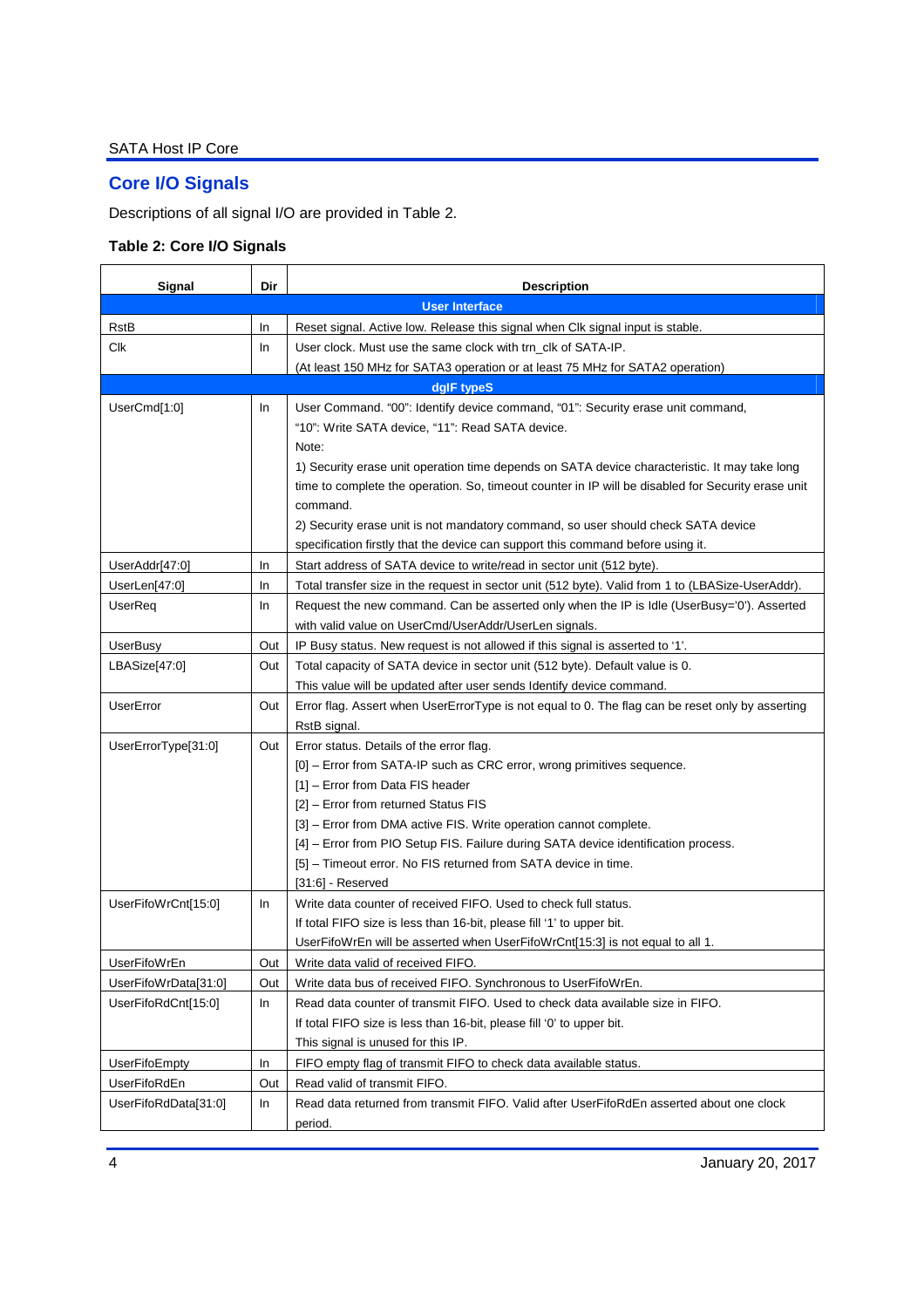| Signal                   | Dir       | <b>Description</b>                                                           |  |  |
|--------------------------|-----------|------------------------------------------------------------------------------|--|--|
| <b>Other Interface</b>   |           |                                                                              |  |  |
| TestPin[31:0]            | Out       | Reserved to be IP test point.                                                |  |  |
| TimeOutSet[31:0]         | Out       | Timeout value to wait FIS returned from SATA device.                         |  |  |
|                          |           | Time unit is equal to time unit of Clk signal.                               |  |  |
| IdenWrEn                 | Out       | Valid signal of IdenWrAddr and IdenWrData.                                   |  |  |
| IdenWrAddr[6:0]          | Out       | Index of IdenWrData in 32-bit unit. Synchronous to IdenWrEn                  |  |  |
| IdenWrData[31:0]         | Out       | 512-byte data from Identify device command. Synchronous to IdenWrEn.         |  |  |
| <b>SATA-IP Interface</b> |           |                                                                              |  |  |
| $trn_rd[31:0]$           | <b>In</b> | Receive data bus from SATA-IP.                                               |  |  |
| trn_rsof_n               | In        | Receive start-of-frame. Indicates start of SATA FIS packet. Active low.      |  |  |
| trn_reof_n               | <b>In</b> | Receive end-of-frame. Indicates end of SATA FIS packet. Active low.          |  |  |
| trn_rsrc_rdy_n           | In        | Receive source ready. Indicates that trn rd is valid. Active low.            |  |  |
| trn_rsrc_dsc_n           | In        | Receive disconnect from SATA-IP. Active low.                                 |  |  |
| trn_rdst_rdy_n           | Out       | Receive ready. Indicate that the IP is ready to accept data. Active low.     |  |  |
| trn_rdst_dsc_n           | Out       | Receive disconnect from the IP. Active low. This value is always set to '1'. |  |  |
| $trn_t d[31:0]$          | Out       | Transmit data bus to SATA-IP.                                                |  |  |
| trn teof n               | Out       | Transmit end-of-frame. Indicates end of SATA FIS packet. Active low.         |  |  |
| trn_tsrc_rdy_n           | Out       | Transmit source ready. Indicates that trn_td is valid. Active low.           |  |  |
| trn_tsrc_dsc_n           | Out       | Transmit abort from the IP. Active low. This value is always set to '1'.     |  |  |
| trn_tdst_rdy_n           | In        | Transmit ready. Indicates that SATA-IP is ready to accept data. Active low.  |  |  |
| trn tdst dsc n           | <b>In</b> | Transmit abort from SATA-IP. Active low.                                     |  |  |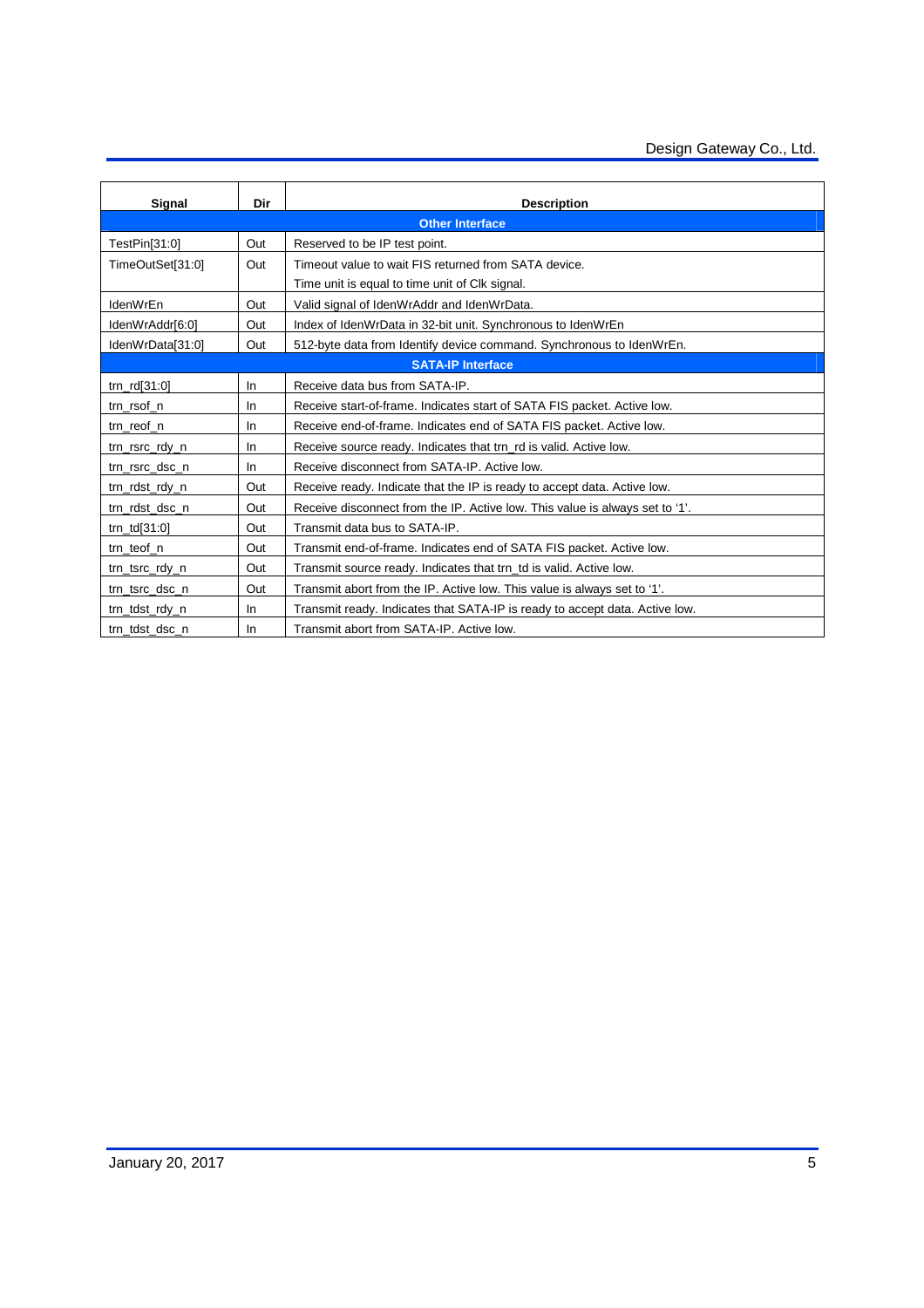# **Timing Diagram**

### **Initialization**

After RstB is released, UserBusy flag will be set to '1' until device initialization complete. After that, UserBusy will be deasserted and IP will be ready to receive new command, as shown in Figure 2.



**Figure 2: RstB and UserBusy during IP intialization**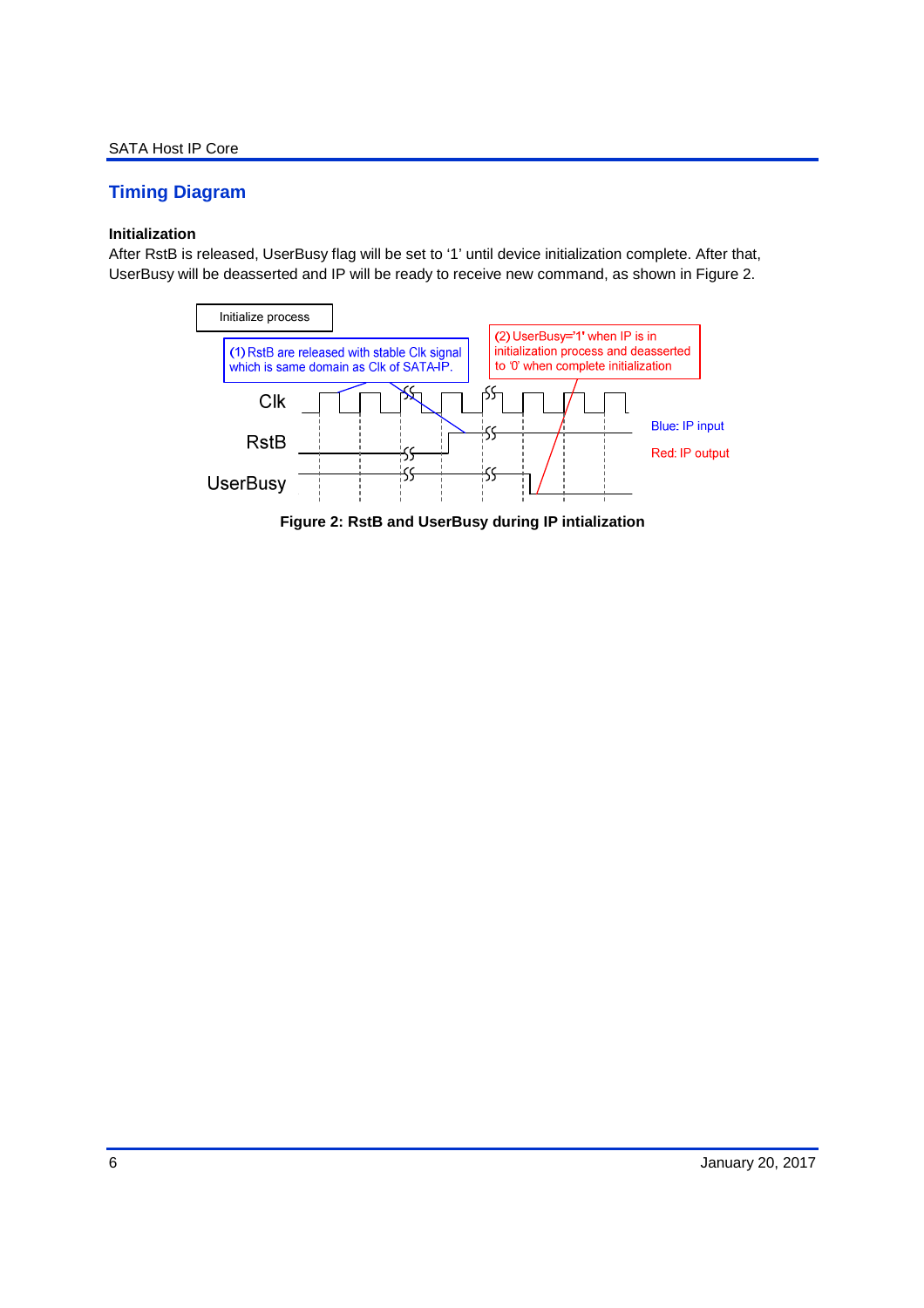## **dgIF typeS**

dgIF typeS signal can be split into two interfaces, i.e. command interface and data interface. Figure 3 shows timing diagram of command interface of dgIF typeS. Before sending new command to the IP, UserBusy must be always monitored to confirm that IP is Idle. UserCmd, UserAddr, and UserLen must be valid and latched during asserting UserReq='1'. UserBusy will change status from '0' to '1' after start the command operation. So, UserReq can be cleared and user logic can prepare the next command to the command bus.

Note: UserAddr and UserLen value may be ignored in some commands such as Identify command.

For data interface, transmit FIFO will be read for Write command while received FIFO will be written for Read command. Timing diagram of data interface is shown in Figure 4 and Figure 5.



**Figure 3: User Command Interface Timing diagram**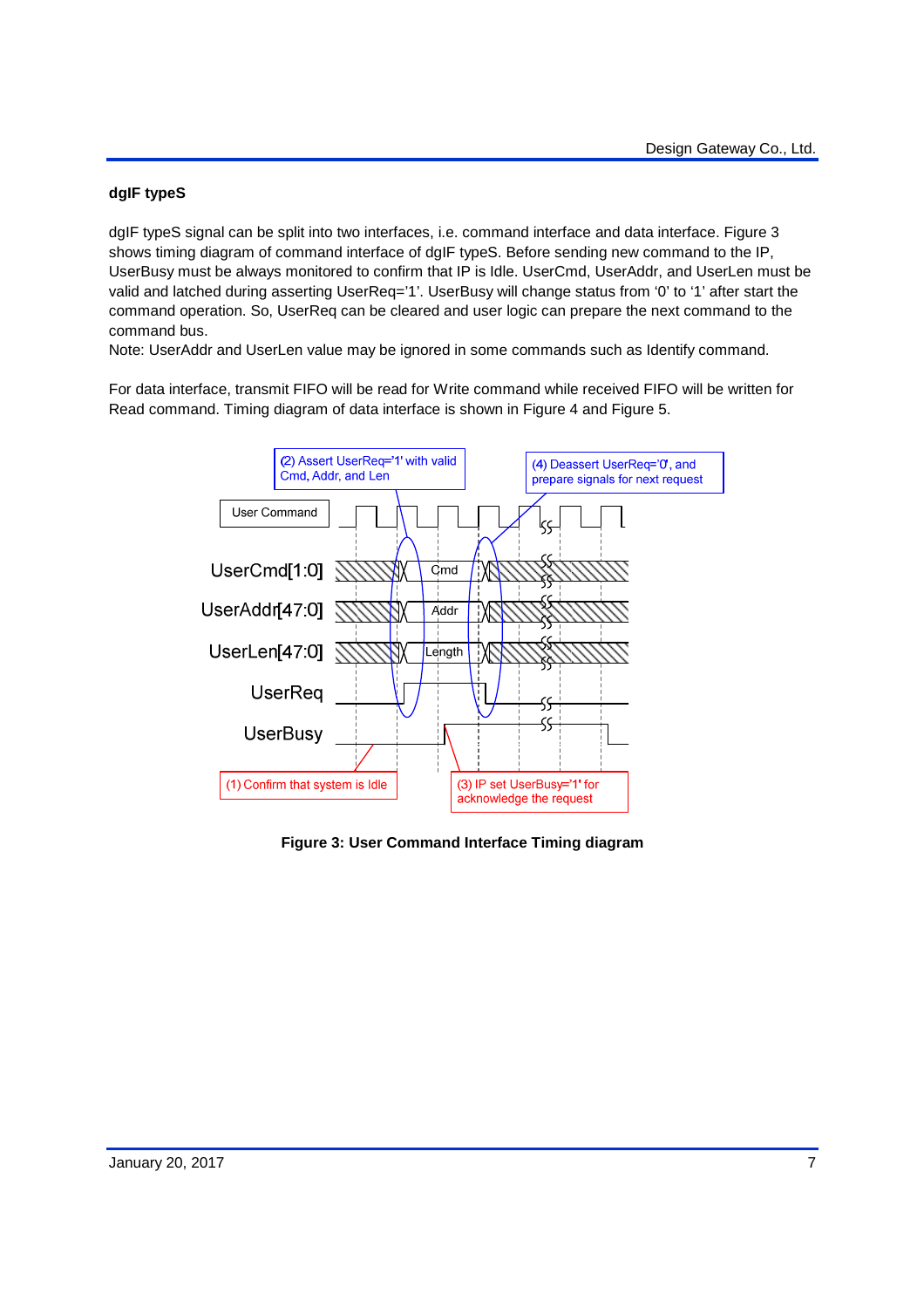#### SATA Host IP Core

For write command, UserFifoEmpty will be monitored to check data available status of transmit FIFO. When data is ready, UserFifoRdEn is asserted to forward data from transmit FIFO to SATA-IP until total numbers of data is equal to user request size. Similar to typical FIFO, UserFifoRdData is valid after UserFifoRdEn is asserted about 1 clock period, as shown in Figure 4.



**Figure 4: Transmit FIFO Interface for Write command**

For read command, UserFifoWrEn will be asserted with the valid value of UserFifoWrData to store received data in Received FIFO until total numbers of data is equal to user request size. UserFifoWrCnt is monitored to check the remaining space area in the FIFO that still be more than 7. If UserFifoWrCnt is more than or equal to 65528 (0xFFF8), UserFifoWrEn will be deasserted within 7 clock to pause data transferring.



**Figure 5: Received FIFO Interface for Read command**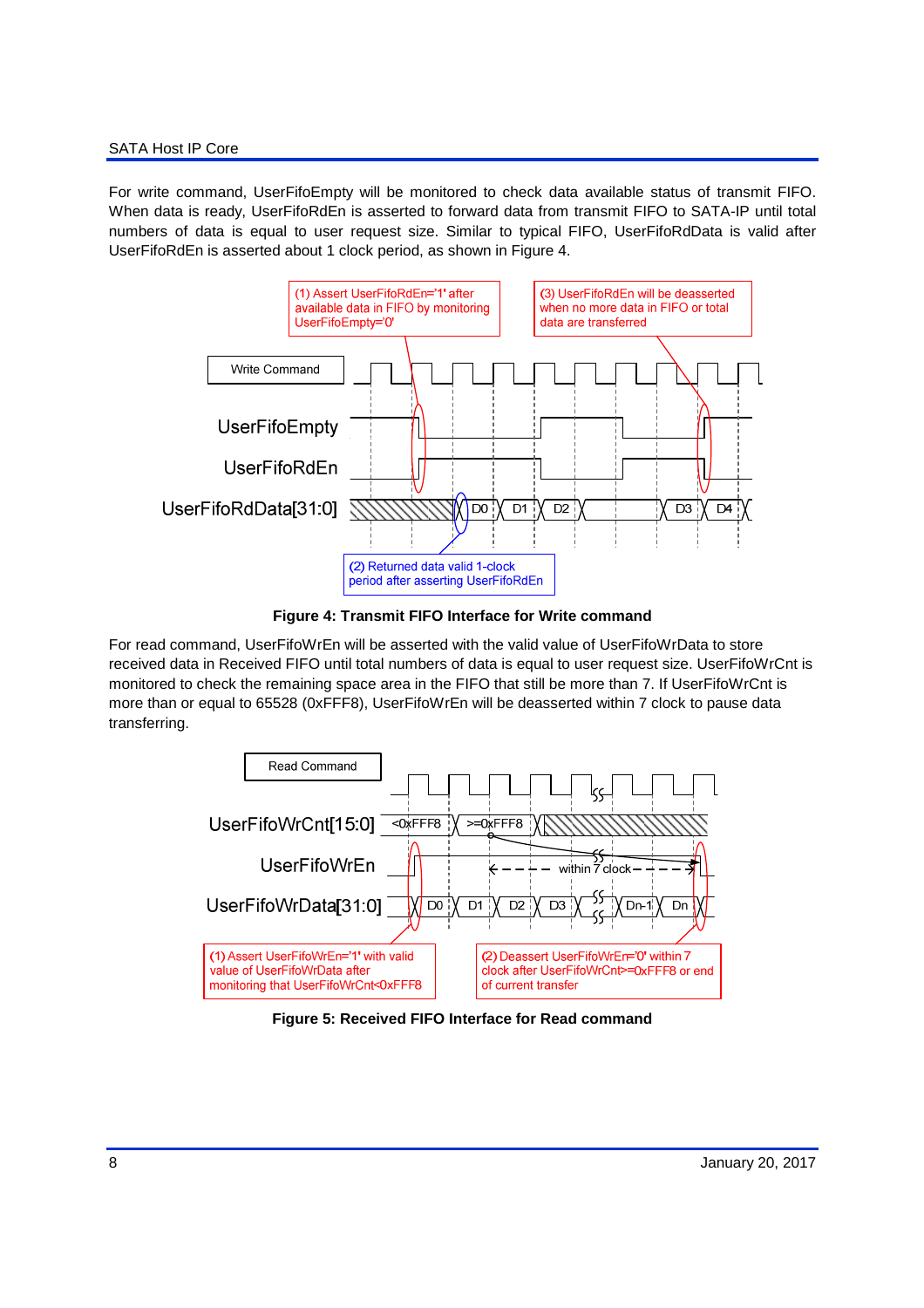### **Identify Device**

The first command sending to IP must be Identify Device command for updating LBASize signal. LBASize value is used in User Logic to confirm that the sum of address and length in write/read command is not out-of-range. All 512-byte data from Identify device command will be sent out through Iden port. User can read SATA device information such as model number, supported feature from this data.



**Figure 6: LBASize is updated after Identify Device command**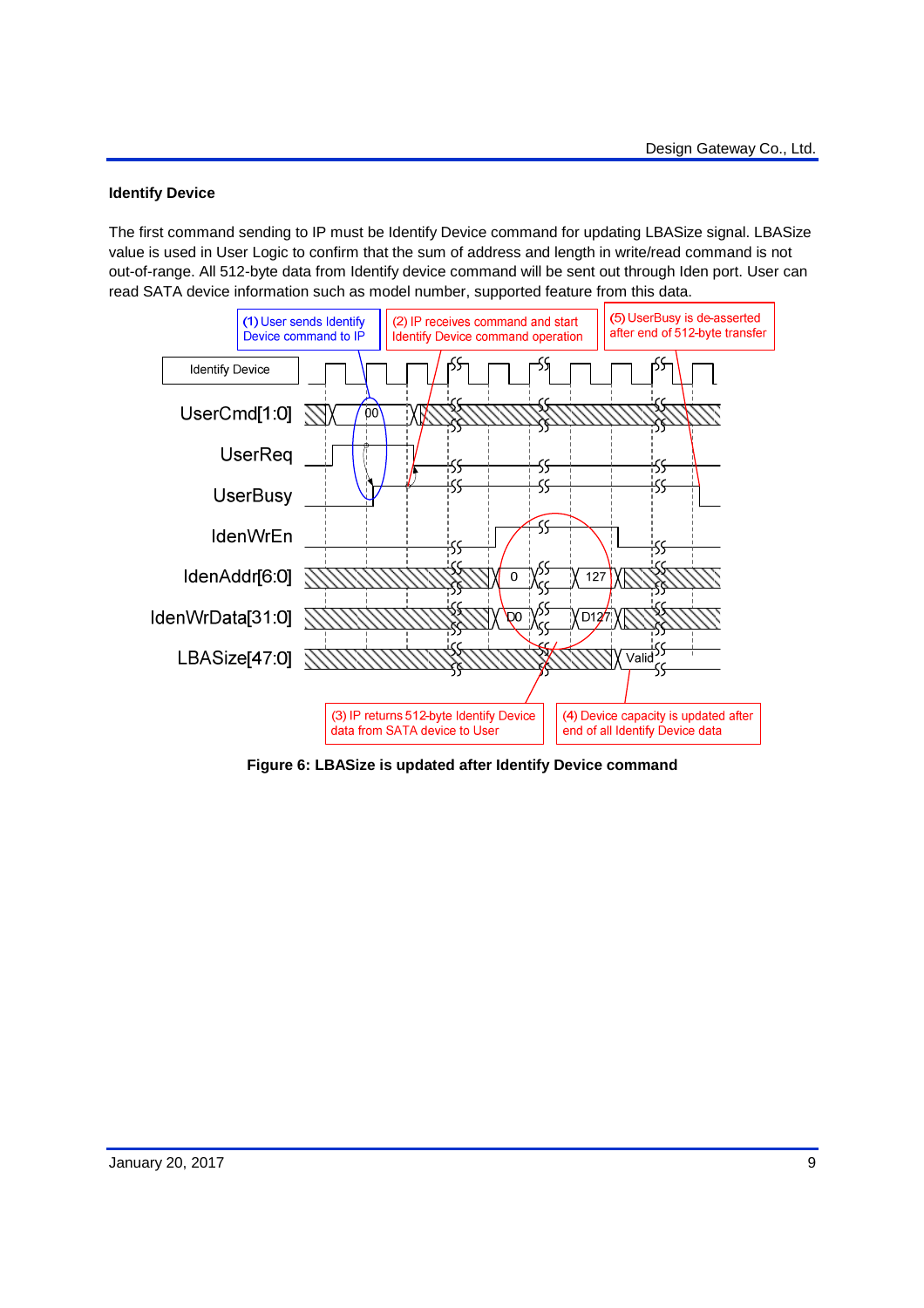## **Security Erase**



**Figure 7: User interface for Security Erase Unit command** 

Similar to Identify Device command, UserAddr and UserLen input are not used for Security Erase Unit command. User should confirm from SATA device specficiation or from Identify device data firstly that the device can support this command. Erase time of each device is different and may be rather long. User can check the estimation erase time from Identify device data. UserBusy is asserted to '1' until the device complete erase operation.

## **Error**

During normal operation, UserError and all bits of UserErrorType signal will be always 0. UserError is generated by OR condition of each-bit of UserErrorType. If any bit of UserErrorType is set to '1', UserError will be asserted and latched until RstB is asserted to '0', as shown in Figure 8.



**Figure 8: Error condition Timing diagram**